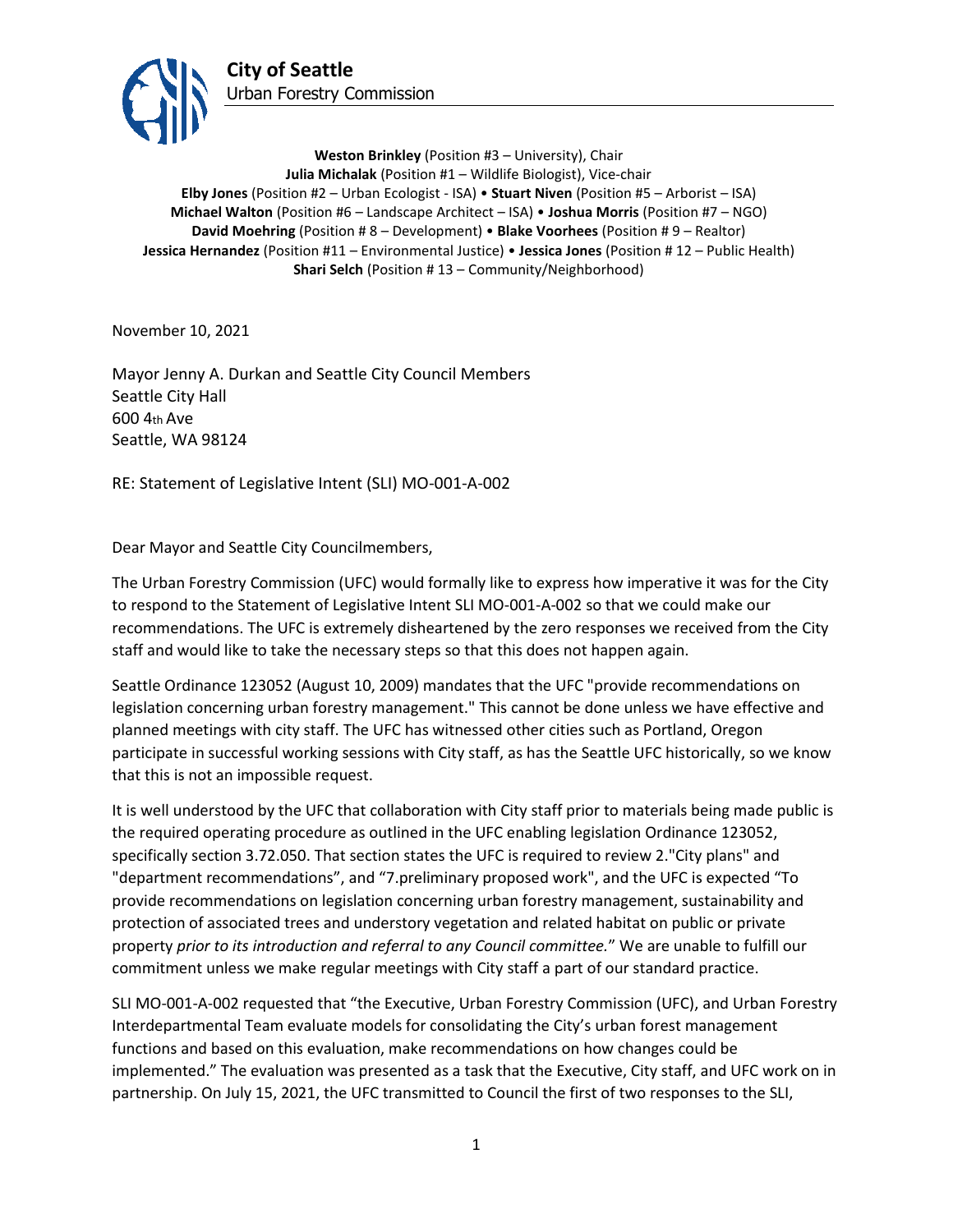writing that the "UFC looks forward to collaborating with the City and awaits an invitation to begin this work," and requested that the "UFC and staff meet in deliberative sessions."

However, the UFC never received an invitation to collaborate. No deliberative sessions were held. The UFC submitted to Council a final, independent response to the SLI by letter dated September 8, 2021.

On September 15, 2021, City staff also transmitted to Council a response to the SLI. The letter outlined the City's process in preparing the response, stating "As directed in the SLI, staff have consulted with the Mayor's Office and have had initial conversations with the UFC," and that City staff "worked during this year on this request, with the [Urban Forestry] Core Team meeting on a biweekly basis for several months…".

The UFC does not recall initial conversations about the SLI and was not invited to participate in any of the biweekly meetings. When asked what prevented collaboration with the UFC, City staff cited limited staff capacity and competing priorities, including engagement related to Resolution 31902 and finalizing the Urban Forestry Management Plan.

The UFC is a technical advisory body with extensive experience on tree protection, management, and policy. However, the UFC's effectiveness is severely limited by the lack of information made available and the lack of engagement and the access to working with City staff. The UFC are a mandated resource and provide additional capacity for City staff when needed. We expect the Mayor and staff to utilize Commissioners in instances when City staff is constrained.

The UFC knows there are real consequences from lack of coordination between City staff and UFC:

- **1. UFC's role is reduced from recommendation and meaningful co-construction of policy, to simply commenting on established policy**. This removal of partnership is not in the spirit of the role of Boards and Commissions within the City, nor is it best practice for City engagement with community representatives.
- **2. Relationships between City staff and the UFC are strained**. Without coordination Staff and the UFC often produce conflicting materials, decisions and ideas are collected second and third hand without explanations or rationale, and no relationships or communication is fostered. Each of these leads to poor relationships and ineffective work.
- **3. Recommendations Council and Mayor receive are disjointed, uncoordinated, and ill informed.**  With poor collaboration between staff the UFC often is uninformed and ill-equipped to make meaningful recommendations. Additionally, the UFC sees instances where staff recommendations are lacking expertise or practical application. Finally, Mayor and Council are often provided conflicting or diverging recommendations from staff and the UFC that make meaningful policy difficult.
- **4. Urban forestry operations and the environment are negatively impacted.** Poor coordination amongst staff, UFC, and policy makers leads to delays, inefficient use of time and resources, and ineffective policy and programing. Each of these negatively effects our urban forest, and in turn negatively impacts our human health and well-being and the natural environment in the city of Seattle

The UFC's purpose is to advise Mayor and Council on urban forestry management. A key set of important actions the City can take on urban forestry are to 1) be transparent, accessible, and utilize all